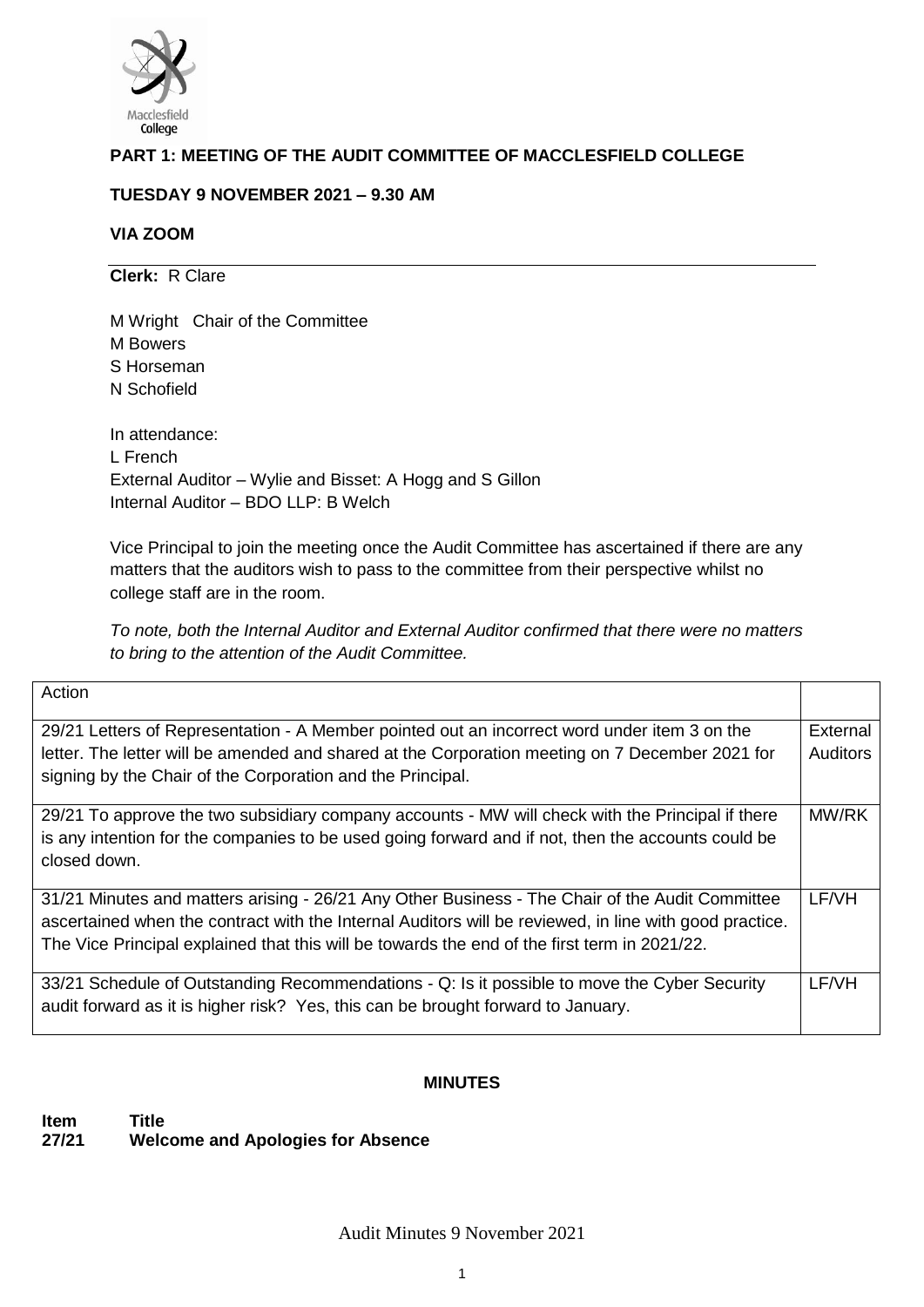

The Chair of the Audit Committee welcomed Members to the first Audit Committee of the academic year. MW explained that it was his first meeting as Chair of the Audit Committee. PN sent his apologies for the meeting. A new Member will be appointed to the Audit Committee to replace MG and will be invited to join the next Audit Committee.

### **28/21 Declaration of Members' Interest**

There was no declaration of Members' interest.

#### **29/21 Financial Statements/Regularity Audit (Year ended 31 July 2021)**

# **i. To receive from RSM the Audit Findings Report for the year ended 31 July 2021**

The External Auditor presented the External Audit Findings Report for the year ended 31 July 2021 prepared by Wylie and Bisset. It was noted that this report was required to be forwarded to the ESFA.

SG referred to the table of contents on page 2 of the report and the executive summary on page 3, that confirmed key matters. SG reported the year-end financial position for July 2021 and the predicted position for the year ended 31 July 2022. SG referred to outstanding matters on page 3, section 1.2, listed under this section was the bank letter, updated financial statements, backup for regularity self-assessment questionnaire and post balance sheet event confirmation to date of approval. SG explained that the outstanding matters contained within the report will be removed upon signing of the report. A new report will be shared with the removal of any outstanding matters. SG reported that Wylie and Bisset anticipate issuing an unmodified audit opinion subject to authorisation of the financial statements by the Members of the Corporation and clearance of outstanding matters in section 1.2.

SG confirmed that Wylie and Bisset anticipate issuing an unqualified opinion on the accounts of Macclesfield College for the year ended 31 July 2021. The financial statements would be signed by the auditors on the assumption that the College would continue for the foreseeable future as a going concern, i.e. that the Corporation would be in a position to meet its liabilities for the next 12 months.

SG confirmed that they had undertaken an overall review of the governance arrangements and process of internal control in place at the College, based on their findings the College has strong systems in place to comply with governance arrangements. The External Auditors made no control recommendations in relation to the year ended 31 July 2021.

SG referred to page 7 of the report, the Financial Review section and confirmed that there are no anticipated qualifications in the audit opinion of Wylie and Bisset on the College's accounts for the year ended 31 July 2021. The financial statements give a true and fair view of the College's financial position.

SG confirmed that on page 10, section 3.9, Actual V Budget, reported the key variances including the changes in income due to an unfavourable movement in research grants and contract income. The staff costs were higher than budgeted due to the FRS 102 pension charge, additional agency costs and additional staff costs. There was a favourable variance compared to the budget as a result of cost savings. Page 11 of the report detailed the balance sheet.

SG confirmed that on page 14, section 4.3, that there were no unadjusted errors brought to the attention of the External Auditors.

SG confirmed the independence of Wylie and Bisset in carrying out the audit.

Audit Minutes 9 November 2021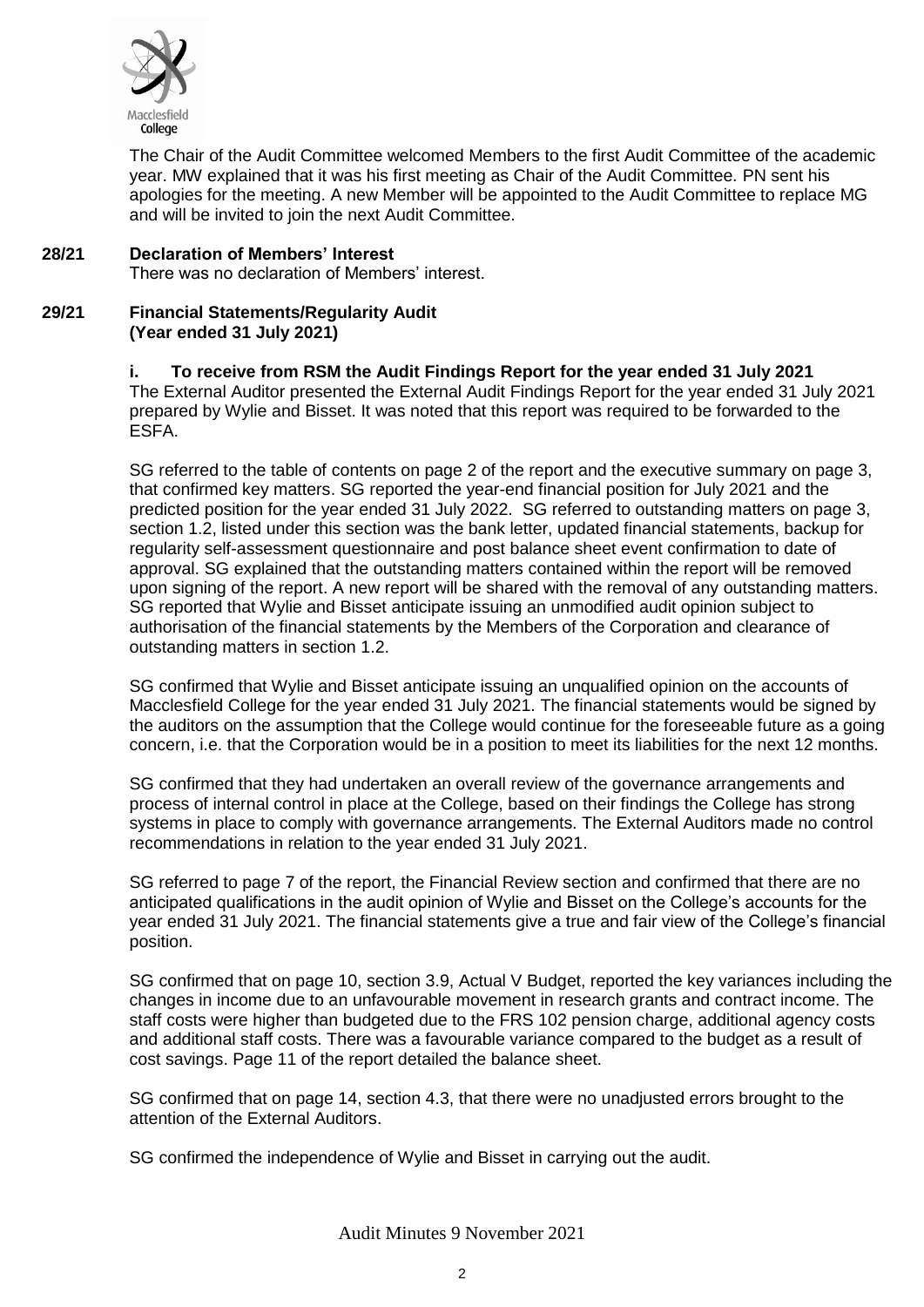

SG referred to page 16, section 4.9, Income Recognition around main funding sources and the additional work in relation to the funding claims generated through the ILR returns. There is no assurance provided over funding earned by the ESFA and therefore the External Auditors have undertaken audit work to ensure the income is recognised within the financial statements. Based on the External Auditors sampling testing there is no material misstatement in income recognition. The External Auditors confirmed they were comfortable with the findings.

SG detailed the appendices contained within the report. SG stated that no issues were raised in relation to Fraud and this is reported on page 30 of the report. The Letters of Representation were contained within the report.

SH confirmed that it was a refreshing report and the report was well formatted and easy to read.

SG thanked LF and her team for their co-operation throughout the audit.

# **The plan will be recommended for approval at the Corporation meeting on 7 December 2021.**

# **ii. To receive a copy of the letters of Representation which the Corporation will be invited to approve at its meeting on 7 December 2021.**

SG presented the Letters of Representation**.** *A Member pointed out an incorrect word under item 3 on the letter. The letter will be amended and shared at the Corporation meeting on 7 December 2021 for signing by the Chair of the Corporation and the Principal.*

#### **iii. To receive a copy of the draft Report and Financial Statements for the Year ended 31 July 2021. This will formally be considered by the Corporation at its meeting on 7 December 2021**

LF shared the Report and Financial Statements for the Year ended 31 July 2021. LF explained the statements reflect the final management accounts and strategic position and in line with the financial reporting at the October Corporation meeting.

### **The Audit Committee agreed to recommend the Report and Financial Statements for the Year ended 31 July 2021 subject to final review.**

### **iv. Annex C Macclesfield College Self-Assessment Questionnaire**

LF presented Annex C Macclesfield College Self-Assessment Questionnaire. LF explained that there were not many changes to the Self-Assessment Questionnaire this year and the document accurately reflected the College in terms of policies, contracts and mattes of regularity.

### **The Self-Assessment Questionnaire was recommended for approval by the Corporation on 7 December 2021, subject to the amendments noted above.**

### **v. To approve the two subsidiary company accounts**

- European Centre for Aerospace Training Limited
- Cheshire Solutions Limited

It was noted that there had been no changes as both companies were dormant. **The Committee received the financial statements and recommended both for approval at the Corporation meeting on 7 December 2021.**

### *MW will check with the Principal if there is any intention for the companies to be used going forward and if not, then the accounts could be closed down.*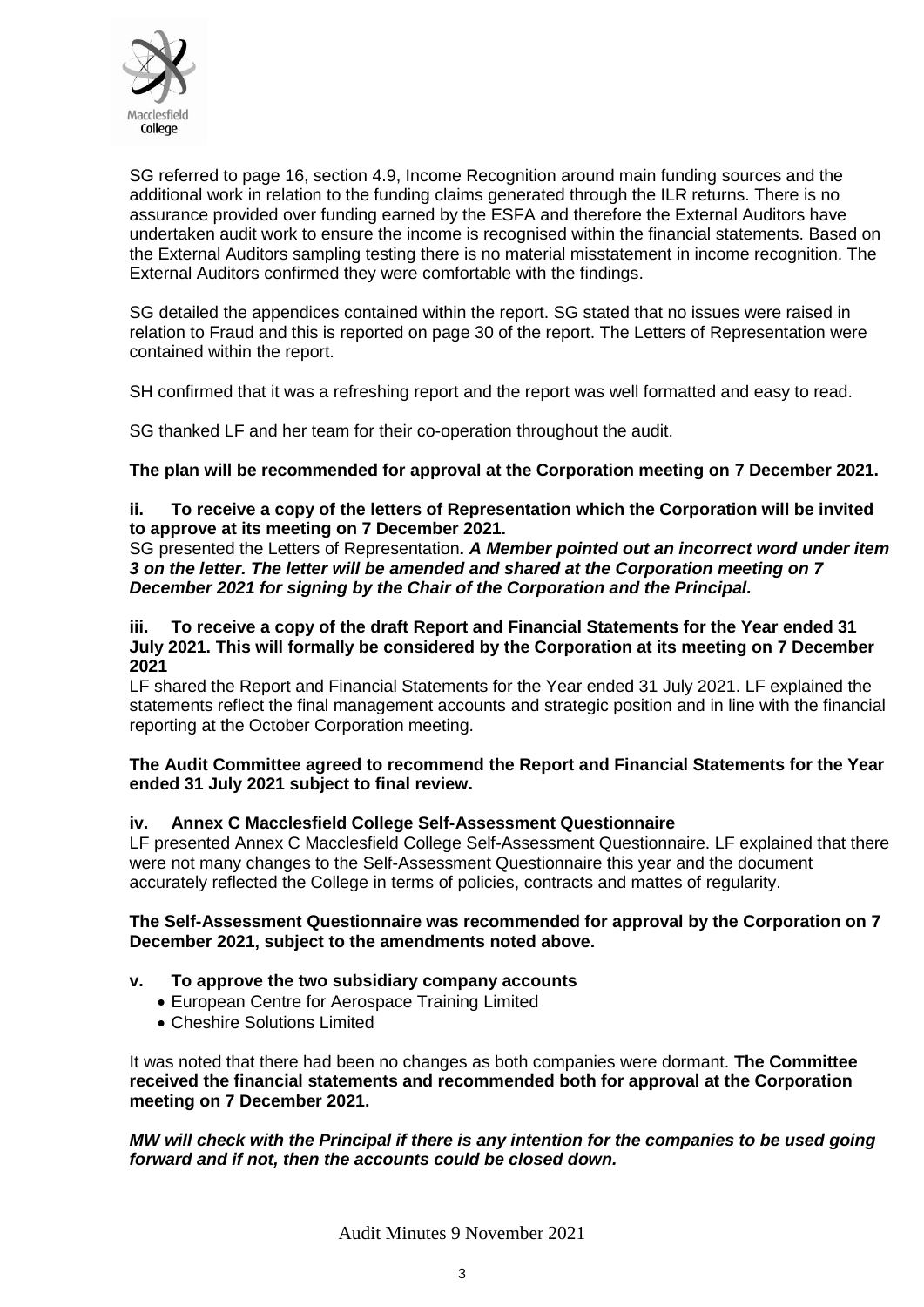

#### **30/21 Internal Audit**

The Internal Auditor requested to review the two outstanding Internal Audit Reports for MIS: Apprenticeships and Follow up first.

#### MIS: Apprenticeships

BW confirmed that the level of assurance was substantial for design and moderate for operational effectiveness. There were two low level recommendations, one related to the dates on the internal sign up for learners. The sample testing showed that for four learners the sign up was between two and five months after their start date and the ESFA contract timescale state this should be done within two months. The second recommendation related to progress reviews. There were six learners whose reviews need to be rearranged, there were three learners whose reviews were late and where they were made by telephone there was no evidence kept. This was mainly due to the impact of Covid. BW confirmed that there was a lot of good practice in the area and confirmed that it was a very positive report.

Follow up report:

BW confirmed that the Follow up related to internal audits carried out during 2019/20. Internal Audits were carried out in the following areas during 2019/20: Risk Management **Subcontracting** Learner Records Health and Safety

From the 14 recommendations reviewed, the Internal Auditors confirmed that all 14 had been fully implemented.

### **Annual Internal Audit Report for 2020/21**

BW reported that four internal audits, in addition to the follow up had been carried out during 2020/21: Cyber Security and Disaster Recovery Accounts Payable Curriculum Planning MIS: Apprenticeships Follow up

BW explained the internal audit approach and confirmed that there were no high-level recommendations during the year. BW confirmed that on page 9 of the report, the annual statement of assurance was provided as suitably designed and with sufficient effectiveness for risk management, control and governance arrangements/objectives.

### **To review the Internal Audit Plan and Progress update report**

The Audit Progress update report was shared in advance of the meeting. The mapping was included in the plan with controls in place. There were a number of changes requested at the Audit Committee meeting held on 22 June 2021. The amendments have been made and the revised plan was approved by the Corporation on 6 July 2021. The Safeguarding, including remote learning audit will take place first and the visit is scheduled for 24 January 2022.

### **Q: Will Cyber Security be comprehensively covered and will the auditor have the expertise to ensure that the College is not at increased risk?**

BW explained that BDO use IT specialists to carry out the internal audit and they have training on internal systems to understand the increase risk. They also carry out cyber security audits across different organisations, so understand the changing nature of the risks.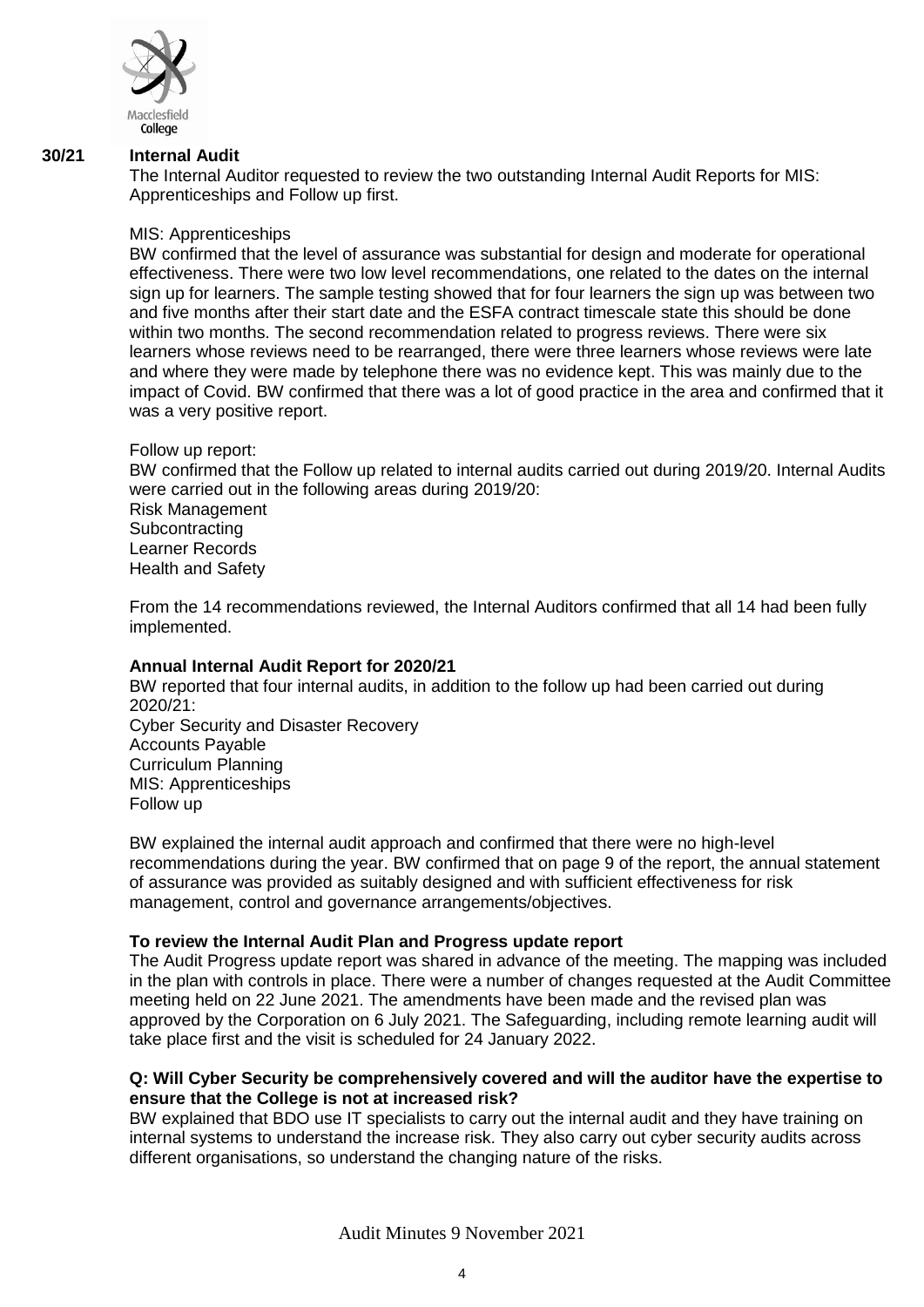

#### **31/21 Minutes and matters arising The minutes of the Audit Committee meeting held on 22 June 2021 were approved as an accurate record.**

The Director of Governance reviewed the matters arising from the meeting: 18/21 Internal Audit - The final two audit assignments have been carried out during June and the reports will be presented at the November 2021 Audit Committee. *Actioned.*

LF/Internal Auditors 18/21 Internal Audit - The dates for the recommendations to be completed were reviewed. The medium risk will be moved to be completed by September 2021. The low risk recommendations relating to the planning process will be moved to be completed by September 2021. *Actioned.* 

LF/Internal Auditors 19/21 The Internal Audit Plan 2021/22 including the Internal Audit Strategy - The committee reviewed the amount of days required for each audit in detail. It was agreed that:

• Budget control and Treasury Management is merged into 'Budget control and cashflow', with days (for original Treasury Management audit) increased from 4 to 5.

- Health & safety days reduced from 5 to 4.
- Follow-up days reduced from 3 to 2.

The updated plan will be circulated to the Audit Committee by the Director of Governance in order for it to be recommended to the Corporation at final meeting of the academic year on 6 July 2021. *Actioned.*

LF/Internal Auditors 21/22 Internal Audit Fee Proposals - Q: What is the increase of 3% for? The Internal Auditor explained that this in line with the contract, but will clarify this point prior to the Audit Committee making a recommendation to the Corporation. *Actioned.*

LF/Internal Auditors Audit Minutes 22 June 2021 2 22/21 Schedule of outstanding recommendations - All actions are noted as completed and awaiting audit. There are a number of recommendations not yet due. The dates for completion will be updated in line with the actions from item 8 on the agenda. *An update will be provided by LF at this meeting.*

26/21 Any Other Business - The Chair of the Audit Committee ascertained when the contract with the Internal Auditors will be reviewed, in line with good practice. The Vice Principal explained that this will be towards the end of the first term in 2021/22. *VH will carry this action forward.*

### **32/21 Fraud, GDPR and RIDDOR reportable incidents**

LF reported that there were no issues relating to Fraud, GDPR and RIDDOR reportable incidents.

### **33/21 Schedule of outstanding recommendations**

The schedule of outstanding recommendations was shared in advance of the meeting. Any outstanding recommendations were highlighted red within the document. All actions were completed accept for two recommendations. Of the 2 outstanding, one is in progress (ref: 124) and one is not yet due (ref: 120). The recommendation in progress relates to refresher training for curriculum planning. The recommendation that is not yet due relates to Cyber Security and improving alignment with assets to endpoints within our Systems Management system.

### **Q: Is it possible to move the Cyber Security audit forward as it is high risk?**  *Yes, this can be brought forward to January.*

### **34/21 Risk Management**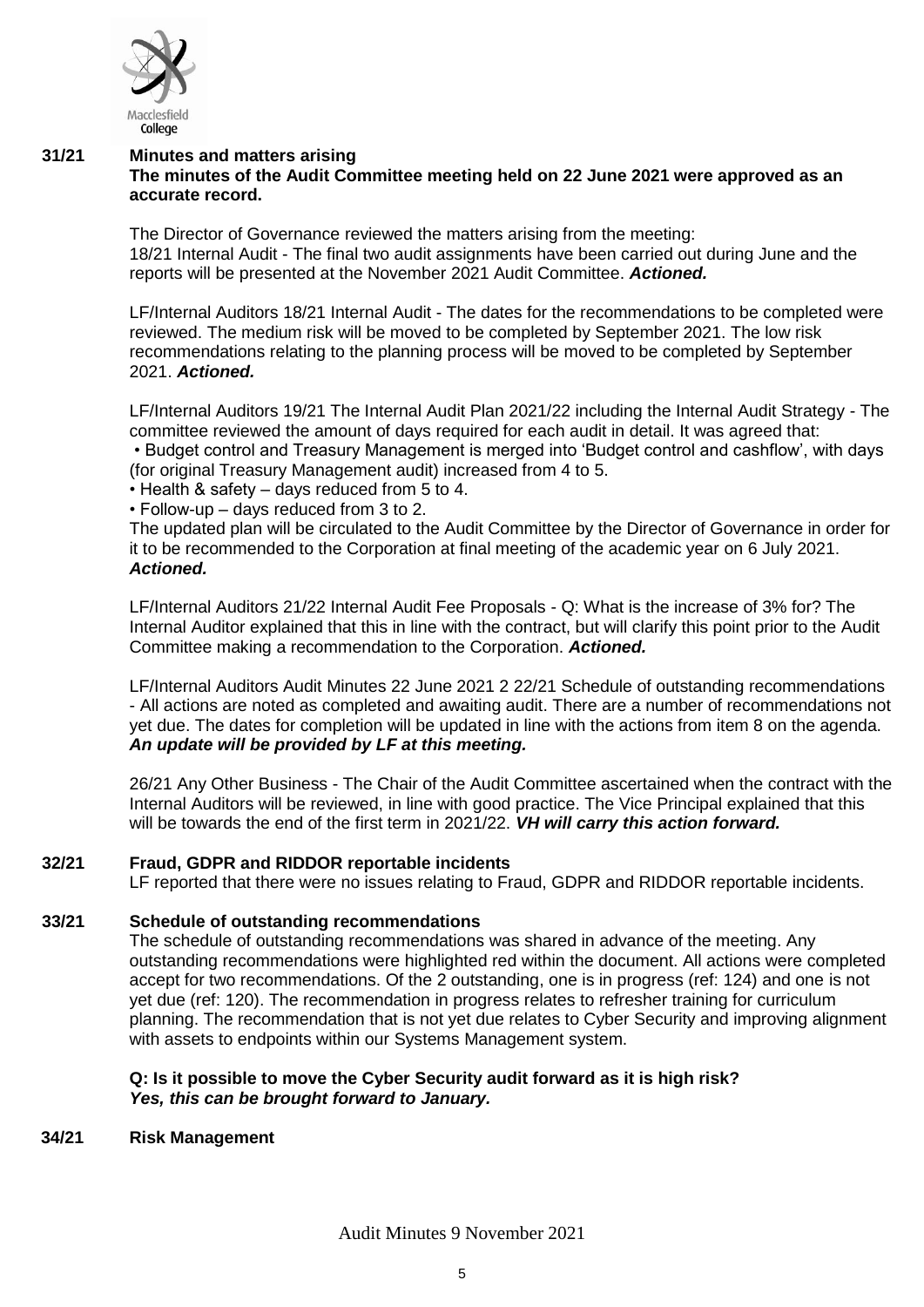

# **Appendix D**

# **i. To receive the Annual Risk Management Report for the period 1 August 2019 to 31 July 2021 and to recommend it to the Corporation meeting of 7 December 2021**

The risk management annual report was shared in advanced of the meeting. LF reported that the Risk Policy was reviewed and approved by the Audit Committee in June 2021. In general, the College has had an adverse risk appetite. However certain risks have been unavoidable in order to meet strategic and operational needs. Any such risks have been planned and managed extremely carefully. LF reported successful performance against the plan in year and this had been monitored through the KPI document. It was confirmed that the risk management audit had been awarded substantial in summer 2020. Risk processes were deemed to be working well and operating effectively. A Member commented on the good format of the report and updated risk management approach.

**The Annual Risk Management Report for the period 1 August 2020 to 31 July 2021 was recommend to the Corporation meeting of 7 December 2021.** 

**ii. To receive the Annual Review of Risk Appetite, in accordance with the requirements of the Risk Management Policy. Members are invited to consider the report, and determine the recommendation to be made to the Corporation meeting of 7 December 2021**

LF shared the Risk Appetite report. The document had been developed during 2020 and ELT had considered a new way of reviewing risk appetite and this had been mapped across the college. LF explained that the college statement of being 'risk averse' could no longer be applied as this was now split by categories. The final statement was complex and applied over a range of activities rather than just being risk reverse. It is recommended that the approach to the risk appetite of the College which was adopted in November 2020 continues.

The 'Annual Review of Risk Appetite' was considered, in accordance with the requirements of the Risk Management Policy. Members recommended the report to the Corporation meeting of 7 December 2021.

# **iii. To receive an updated copy of the Risk Heat Map**

The Audit Committee received a copy of the Risk Heat Map in advance of the meeting. LF explained that risks included on the heat map are those with an overall gross score of twelve or more, with the exception of the following which have been added at the request of governors:

- Risk reference 191: risk of non-compliance with GDPR<br>■ Risk reference 236: risk of failure to achieve HE target
- Risk reference 236: risk of failure to achieve HE target
- Risk reference 95: risk of Health & Safety requirements not maintained leading to accidents/HSE review

The Risk Management Group met on 7 October 2021 and discussed the risks within the risk register in detail. The register was updated, a number of risks have been updated with information and additional controls relating to the outbreak of COVID19 and the measures the college has implemented to mitigate risks. Where appropriate to the risk score (where gross risk score is 12 or more) these are shown within the heat map.

Four new risks have been added to the heat map, which are all in relation to College IT systems.

Other changes to note on the heat map:

• Risk 6.2 Ref: 231 Risk Title Achievement of Bank Covenants, breach of bank covenant could lead to the bank calling in loan consequence: Financial Viability. Since the last meeting of the Audit